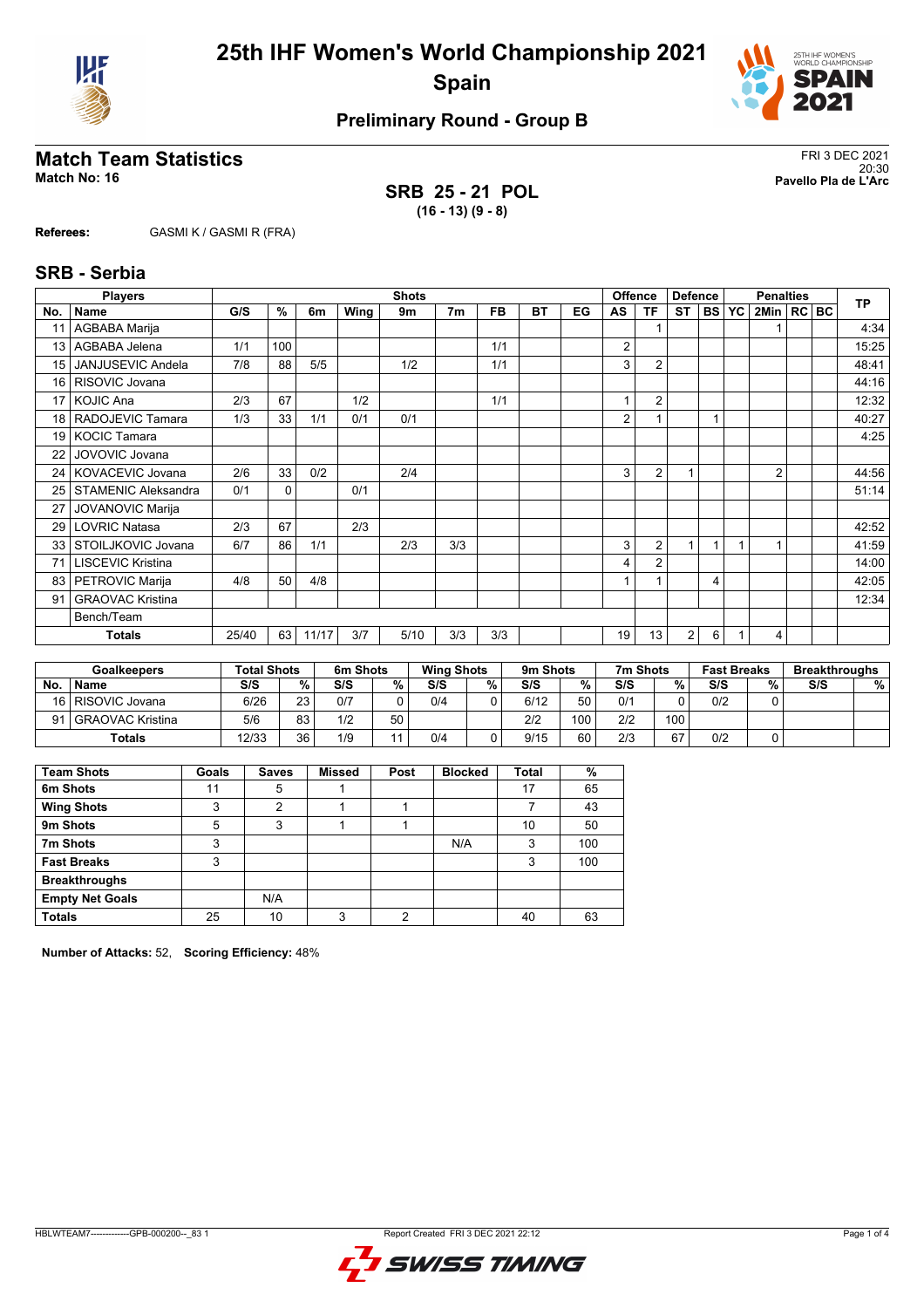



# **Match Team Statistics** FRI 3 DEC 2021

**SRB 25 - 21 POL (16 - 13) (9 - 8)**

**Shots Distribution**

20:30 **Match No: 16 Pavello Pla de L'Arc**

**Referees:** GASMI K / GASMI R (FRA)

#### **SRB - Serbia**

| <b>Players</b><br>Goals / Shots |                    |                    |                      |                    |                                   |                                |  |
|---------------------------------|--------------------|--------------------|----------------------|--------------------|-----------------------------------|--------------------------------|--|
| 11 AGBABA M                     | 13 AGBABA J        | 15 JANJUSEVIC A    | 16 RISOVIC J         | 17 KOJIC A         | 18 RADOJEVIC T                    | 19 KOCIC T                     |  |
|                                 | 1/1                | 1, 1/1             |                      |                    | $1/1$ .                           |                                |  |
|                                 |                    |                    | $0/1$ $\blacksquare$ | 1/1<br>. .         |                                   |                                |  |
|                                 |                    | $\blacksquare$ 2/2 | $4/4$ $\blacksquare$ |                    | 1/2                               |                                |  |
|                                 |                    |                    |                      | 1-Missed           | 1-Missed                          |                                |  |
| 22 JOVOVIC J                    | 24 KOVACEVIC J     | 25 STAMENIC A      | 27 JOVANOVIC M       | 29 LOVRIC N        |                                   | 33 STOILJKOVIC J 71 LISCEVIC K |  |
|                                 | 10/1               |                    |                      |                    | $\frac{1}{2}$ $\frac{1}{2}$       | $\overline{2}/2$               |  |
|                                 | ■■ 0/1             | $0/1$ .<br>0/1     |                      |                    |                                   |                                |  |
|                                 | $\blacksquare$ 2/3 |                    |                      | $\blacksquare$ 2/2 | $\blacksquare$ $\blacksquare$ 1/1 | $1/1$ u $\blacksquare$         |  |
|                                 |                    |                    |                      | 1-Post             | 1-Post                            |                                |  |



**Team** Goals / Shots

3-Missed 2-Post





| 2/4 | 1/2 | 1/4 |
|-----|-----|-----|
| 1/3 | 1/1 | 1/1 |
| 1/8 | 1/2 | 3/8 |

| <b>16 RISOVIC J</b> |                  |                  |
|---------------------|------------------|------------------|
| 1/2                 | $\overline{1/2}$ | $\overline{1/4}$ |
| 0/2                 | 1/1              |                  |
| 1/8                 | 0/1              | 1/6              |
| 91 GRAOVAC K        |                  |                  |
| 1/2                 |                  |                  |
| 1/1                 |                  | 1/1              |
|                     |                  | 2/2              |

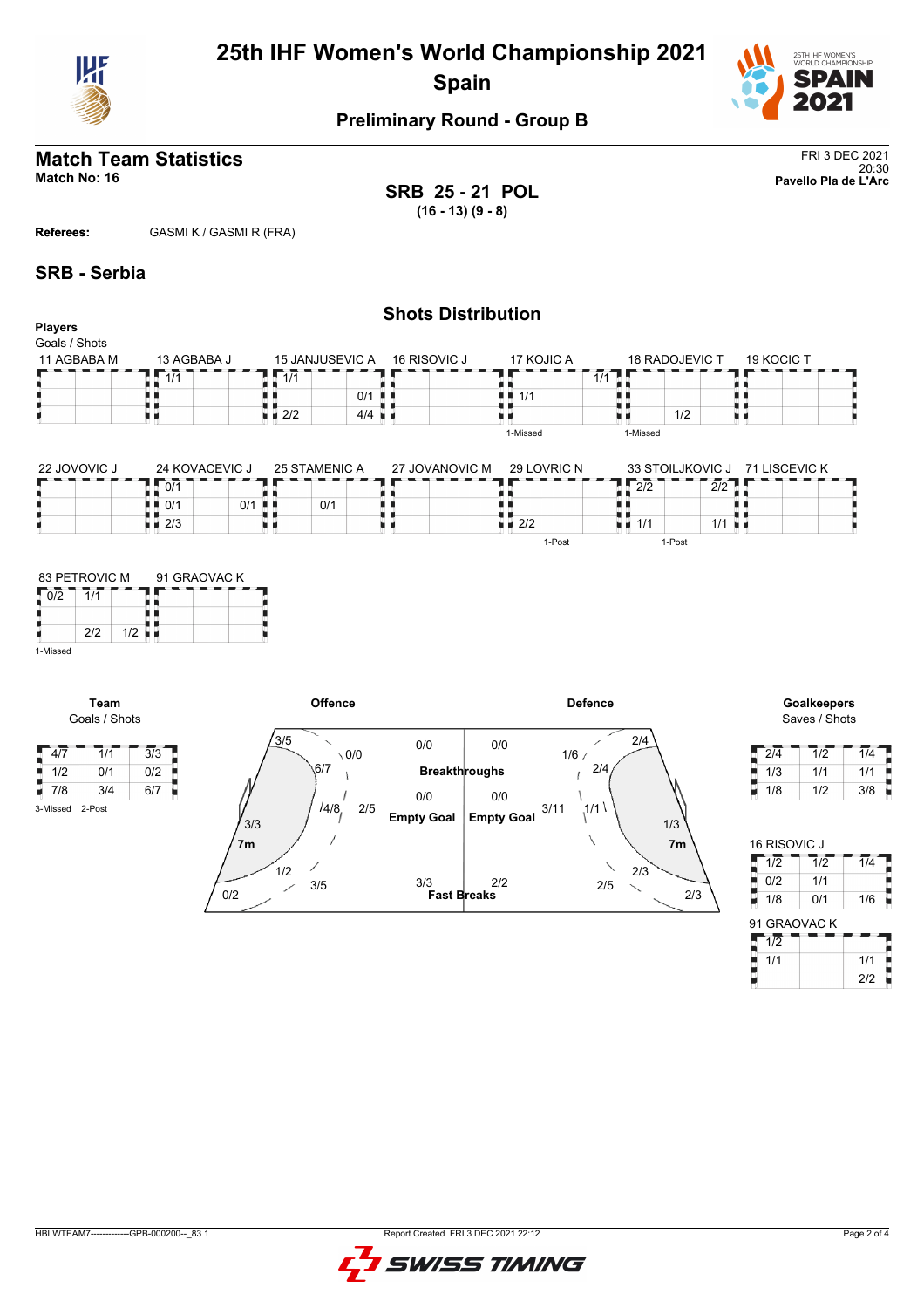



# **Match Team Statistics** FRI 3 DEC 2021

**SRB 25 - 21 POL (16 - 13) (9 - 8)**

20:30 **Match No: 16 Pavello Pla de L'Arc**

**Referees:** GASMI K / GASMI R (FRA)

#### **POL - Poland**

|                 | <b>Players</b>           | <b>Shots</b> |          |      |      |      |                |           |    | <b>Offence</b><br><b>Defence</b> |                         |                | <b>Penalties</b> |              |                |                | <b>TP</b> |  |       |
|-----------------|--------------------------|--------------|----------|------|------|------|----------------|-----------|----|----------------------------------|-------------------------|----------------|------------------|--------------|----------------|----------------|-----------|--|-------|
| No.             | Name                     | G/S          | %        | 6m   | Wing | 9m   | 7 <sub>m</sub> | <b>FB</b> | BT | EG                               | AS                      | ΤF             | <b>ST</b>        | <b>BS YC</b> |                | 2Min   RC BC   |           |  |       |
| $\overline{2}$  | <b>ZIMNY Aleksandra</b>  | 0/1          | $\Omega$ | 0/1  |      |      |                |           |    |                                  |                         |                |                  |              |                |                |           |  | 3:02  |
| 3               | PLOMINSKA Oktawia        |              |          |      |      |      |                |           |    |                                  |                         |                |                  |              |                |                |           |  |       |
| 8               | <b>KOBYLINSKA Monika</b> | 0/6          | $\Omega$ | 0/1  |      | 0/4  | 0/1            |           |    |                                  |                         | 3              |                  |              |                |                |           |  | 38:50 |
| 9               | <b>BALSAM Magda</b>      | 4/6          | 67       | 1/1  | 1/2  |      | 1/2            | 1/1       |    |                                  |                         |                |                  |              |                |                |           |  | 44:42 |
| 10 <sup>1</sup> | <b>GEGA Marta</b>        | 0/1          | $\Omega$ |      |      | 0/1  |                |           |    |                                  |                         |                |                  |              |                |                |           |  | 32:19 |
| 13              | MATUSZCZYK Sylwia        |              |          |      |      |      |                |           |    |                                  |                         |                |                  |              |                |                |           |  | 29:36 |
| 16              | PLACZEK Adrianna         |              |          |      |      |      |                |           |    |                                  |                         |                |                  |              |                |                |           |  | 25:20 |
| 17              | <b>GORNA Adrianna</b>    | 1/1          | 100      |      | 1/1  |      |                |           |    |                                  |                         |                |                  |              |                |                |           |  | 11:59 |
| 21              | ZIMA Barbara             |              |          |      |      |      |                |           |    |                                  |                         |                |                  |              |                |                |           |  | 0:20  |
| 22              | <b>ROSIAK Aleksandra</b> | 6/13         | 46       | 3/3  |      | 3/10 |                |           |    |                                  |                         | 5              |                  |              |                |                |           |  | 30:12 |
| 39              | <b>NOSEK Natalia</b>     | 4/6          | 67       | 1/1  |      | 3/5  |                |           |    |                                  | 3                       |                |                  |              |                | $\overline{2}$ |           |  | 38:05 |
| 66              | SZARAWAGA Joanna         |              |          |      |      |      |                |           |    |                                  |                         |                |                  |              |                |                |           |  | 13:53 |
| 89              | <b>ACHRUK Kinga</b>      | 1/3          | 33       | 1/2  |      | 0/1  |                |           |    |                                  | 6                       | $\overline{2}$ |                  |              | 1              |                |           |  | 54:37 |
| 94              | <b>ROSZAK Romana</b>     |              |          |      |      |      |                |           |    |                                  |                         |                |                  |              |                |                |           |  | 8:49  |
| 96              | <b>NOCUN Dagmara</b>     | 5/7          | 71       | 2/2  | 2/4  |      |                | 1/1       |    |                                  |                         |                |                  |              |                |                |           |  | 59:17 |
| 99              | MALICZKIEWICZ Monika     | 0/1          | 0        |      |      | 0/1  |                |           |    |                                  | $\overline{\mathbf{A}}$ |                |                  |              |                |                |           |  | 28:59 |
|                 | Bench/Team               |              |          |      |      |      |                |           |    |                                  |                         |                |                  |              | 4              |                |           |  |       |
|                 | <b>Totals</b>            | 21/45        | 47       | 8/11 | 4/7  | 6/22 | 1/3            | 2/2       |    |                                  | 12                      | 13             |                  |              | $\overline{2}$ | 4              |           |  |       |

| <b>Goalkeepers</b> |                           | <b>Total Shots</b> |    | 6m Shots |    | <b>Wing Shots</b> |    | 9 <sub>m</sub> Shots |    | 7m Shots |    | <b>Fast Breaks</b> |   | <b>Breakthroughs</b> |   |
|--------------------|---------------------------|--------------------|----|----------|----|-------------------|----|----------------------|----|----------|----|--------------------|---|----------------------|---|
| No.                | ∣ Name                    | S/S                | %  | S/S      | %  | S/S               | %  | S/S                  | %  | S/S      | %. | S/S                | % | S/S                  | % |
|                    | 16   PLACZEK Adrianna     | 3/18               | 17 | 2/10     | 20 | 0/1               |    | 1/3                  | 33 | 0/1      |    | 0/3                |   |                      |   |
|                    | 21 ZIMA Barbara           | 0/1                |    |          |    |                   |    |                      |    | 0/1      |    |                    |   |                      |   |
|                    | 99   MALICZKIEWICZ Monika | 6/13               | 46 | 3/5      | 60 | 1/2               | 50 | 2/5                  | 40 | 0/1      |    |                    |   |                      |   |
|                    | <b>Totals</b>             | 10/35              | 29 | 5/16     | 31 | 2/5               | 40 | 3/8                  | 38 | 0/3      |    | 0/3                |   |                      |   |

| <b>Team Shots</b>      | Goals | Saves | <b>Missed</b> | Post | <b>Blocked</b> | <b>Total</b> | %   |
|------------------------|-------|-------|---------------|------|----------------|--------------|-----|
| 6m Shots               | 8     |       |               |      |                | 11           | 73  |
| <b>Wing Shots</b>      | 4     |       |               | 2    |                |              | 57  |
| 9m Shots               | 6     | 9     |               |      | 6              | 22           | 27  |
| 7m Shots               |       | 2     |               |      | N/A            | 3            | 33  |
| <b>Fast Breaks</b>     | 2     |       |               |      |                | 2            | 100 |
| <b>Breakthroughs</b>   |       |       |               |      |                |              |     |
| <b>Empty Net Goals</b> |       | N/A   |               |      |                |              |     |
| <b>Totals</b>          | 21    | 12    | ∩             |      | 6              | 45           | 47  |

**Number of Attacks:** 51, **Scoring Efficiency:** 41%